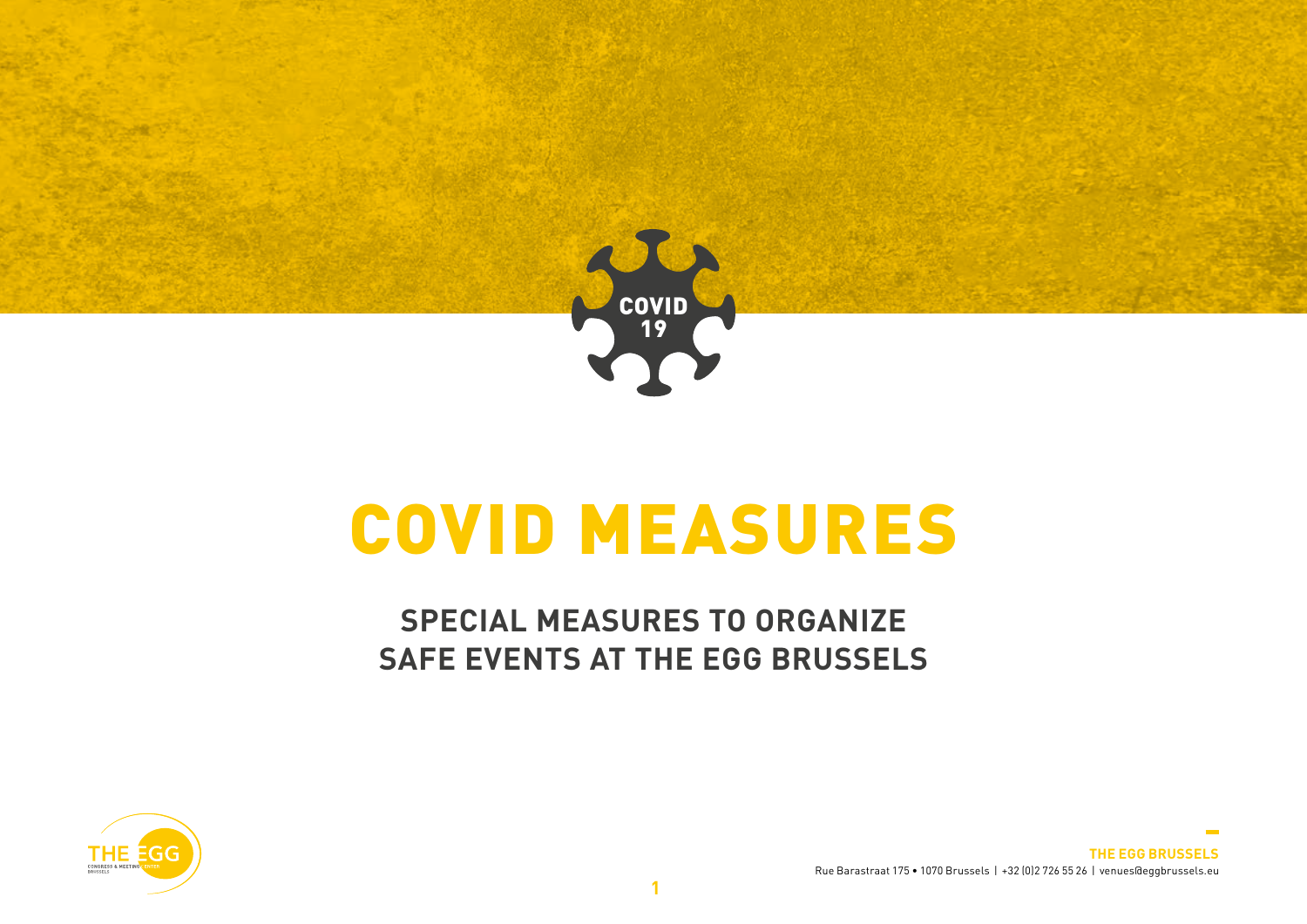

### **INTRODUCTION**

**The EGG Brussels and it's platform StaySafe Events has the mission to help you to organise safe corporate events, to show how to stay safe as a participant / event organiser and provide you concrete and innovative digital solutions for your conferences in the deconfinement period.**

Covid-19 obliges everyone to show full responsibility and caution. It is a delicate moment for everyone. The EGG Brussels are fully aware of the challenge to organise conference and events during the Covid-19 pandemic. For this reason, we put in place several measures to help you to welcome your conferences and events in our venue.

Depending on the period you will organise your event, we will analyse and adapt our approach to guarantee the security and health of every visitor. Our venue managers and partners will help you to organise or reorganised your event with digital solutions in place and respect social distancing with our playground of 5000m².

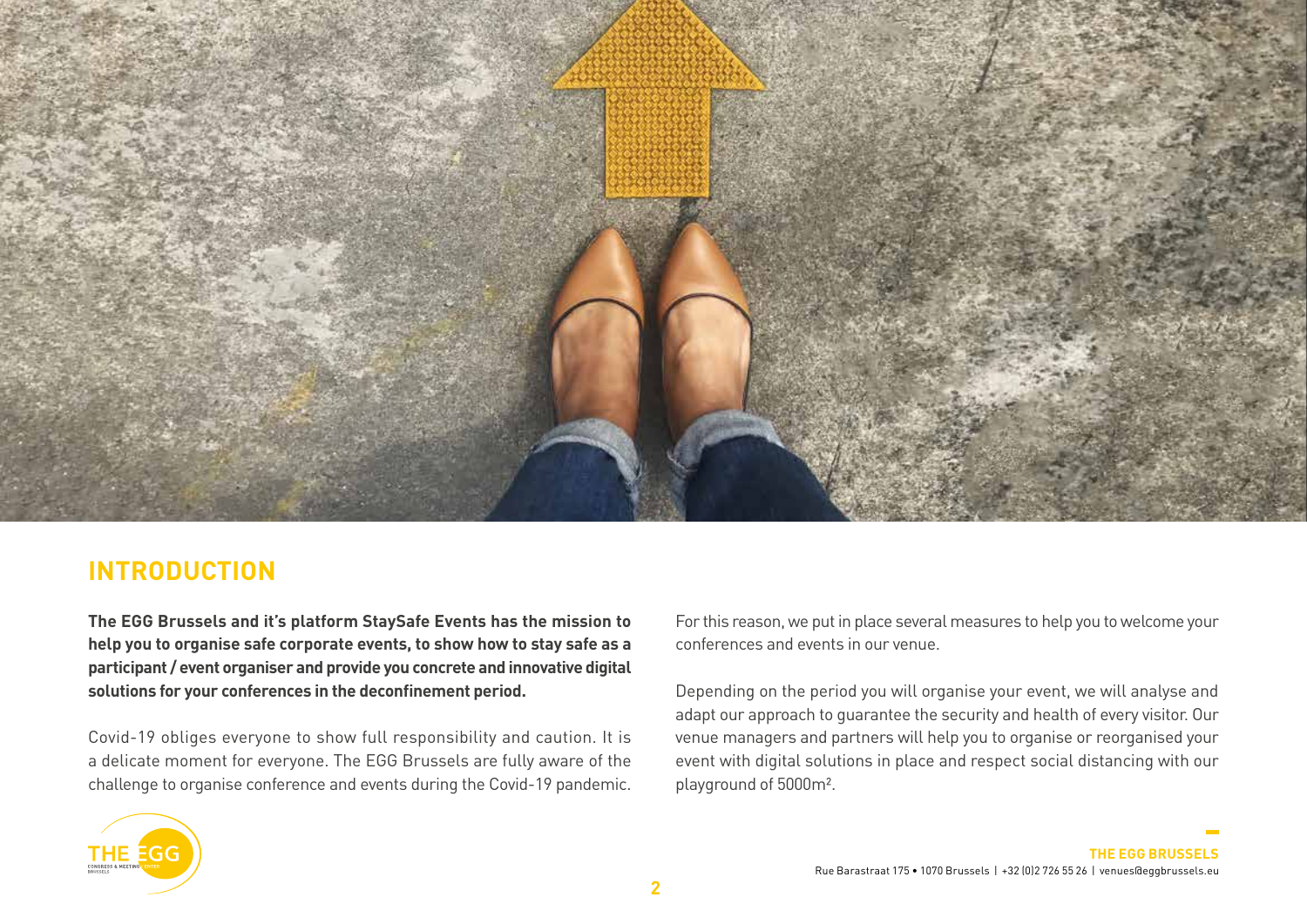## **COVID-19 MEASURES AT THE EGG BRUSSELS**

#### **1 ENTRANCE "CHECK-IN"**

To ensure the safety of all the visitors we install a check-in control zone. To be allowed to get in the conference centre we will:

- $\sqrt{C}$ Check your temperature by non-contact camera
- Use an alcohol-based hand sanitizer (available on site)
- Recommend / obligate mask waring (depending on (三) government obligations)
- $\sqrt{0011}$ Organise a counting system to ensure social distancing

#### **2 TRAFFIC FLOW "COVID-19"**

 The EGG Brussels is limited in number of visitors. The flow has been reorganised in the venue to limit cross-circulation. You will be guided by our **digital signage** and **stickering** on the floor to show the new rules of movement around the venue and the respect of social distancing.

#### **3 RESPECT 1,5M OF SOCIAL DISTANCING**

 We have adjusted our capacity chart to respect social distancing guidelines of 1,5m. Discover the new allowed number of people on page 7.

#### **4 DIGITAL MEETING OR HYBRIDE EVENTS**

 As market leader in events technology, our technical partner PRG transform our different rooms in **digital studios for hybrid conferencing** and offers streaming packages already on site. These innovative measures help you to stay connected with your audience. Discover **HERE** the streaming packages already on site.

#### **5 STAYSAFE.GUIDELINES**

 In partnership with the Alliance of Belgian Event Federations, we are collaborating on an instrument called the Event Risk Model, to safely relaunch the event sector. More info will be communicated once this model is officially approved by all authorities.

 In the meantime you can find a roadmap the Event Alliance created with how to cope with corona virus in the event & communcation sector.

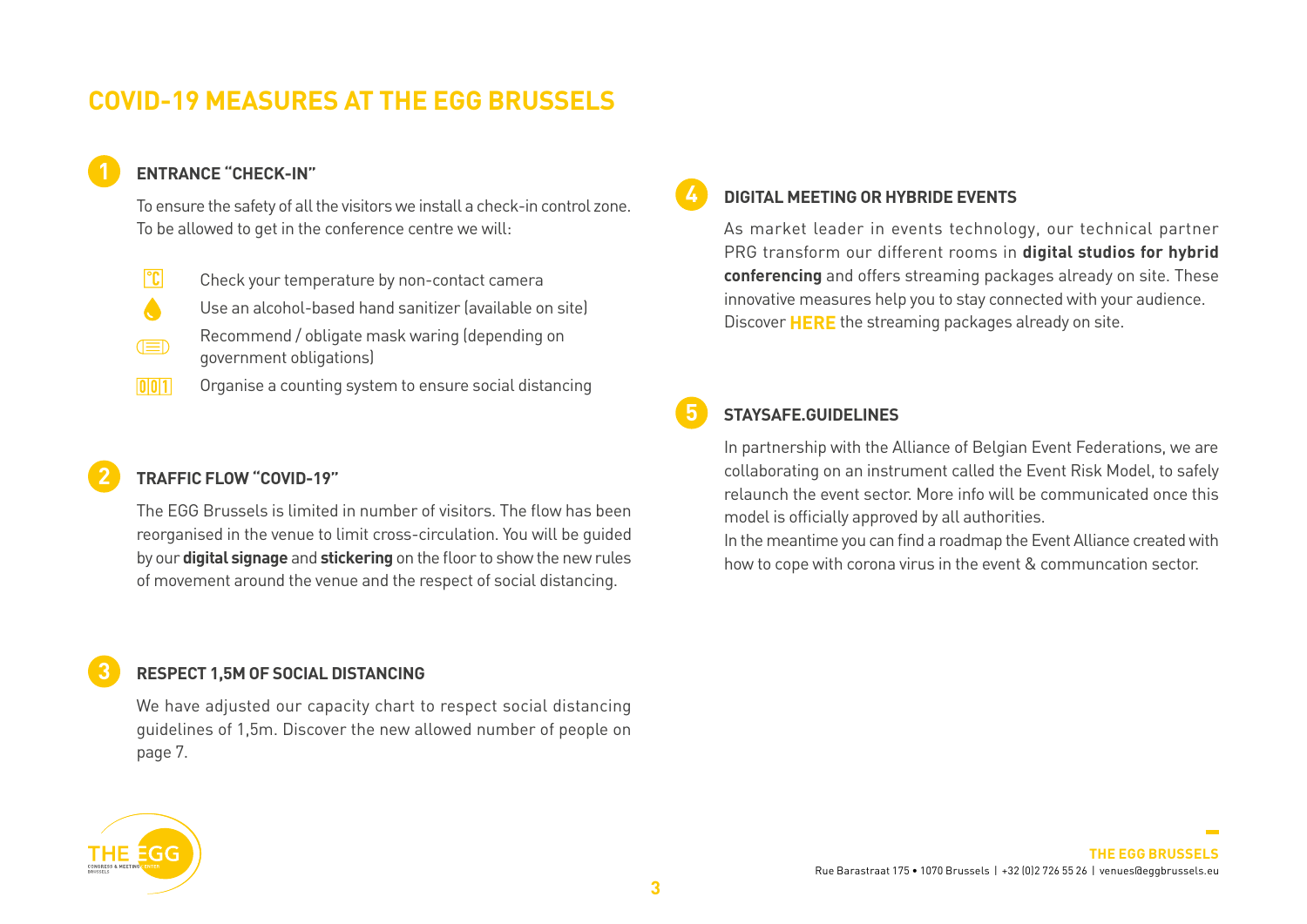## **COVID-19 FLOOR PLAN •** DIRECTION





 $\overline{a}$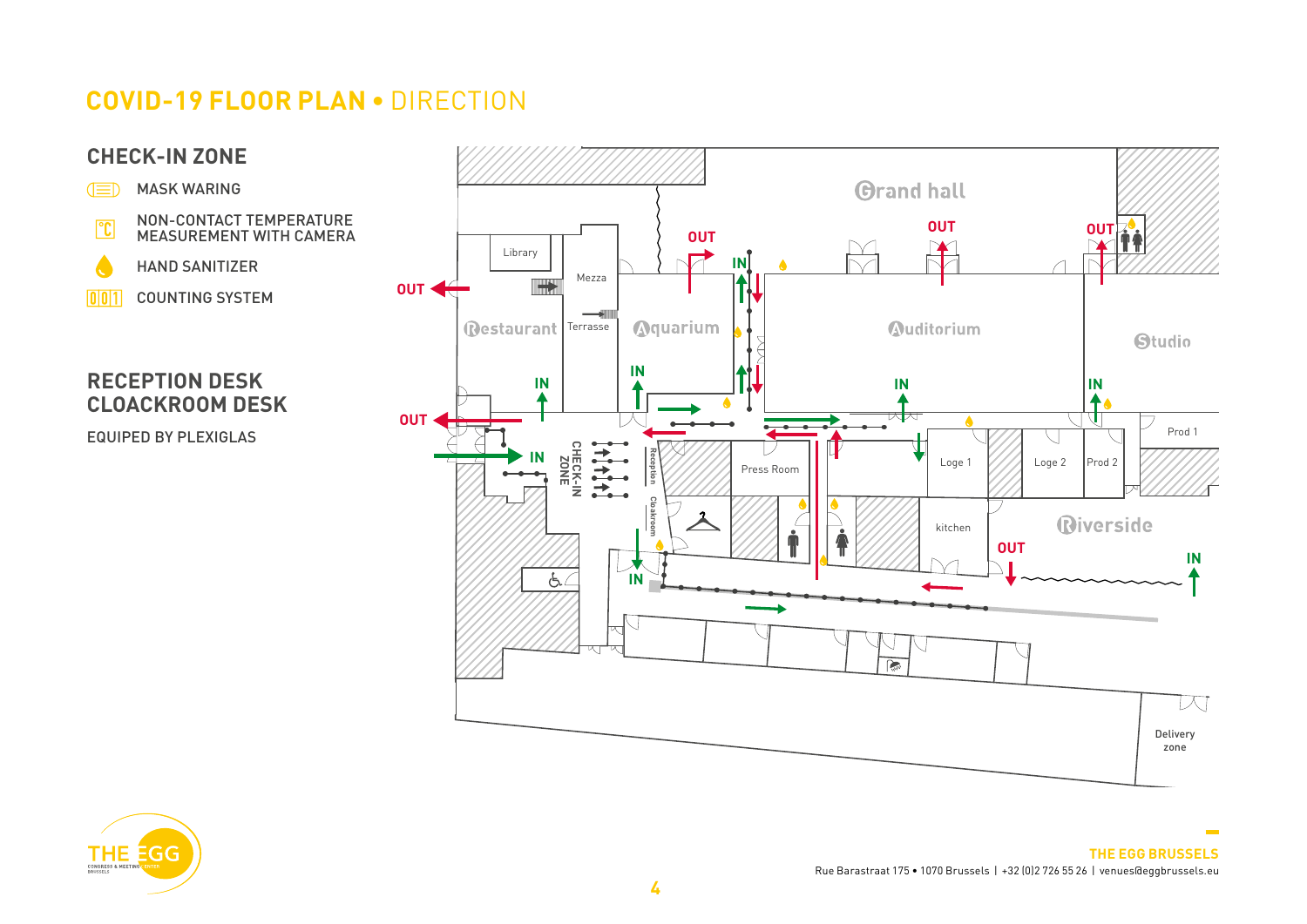## **COVID-19 PLAN •** SOCIAL DISTANCING

**RIVERSIDE •** 1250M2

SEAT SETUP (200 + 42 seats)



**COLLECTION**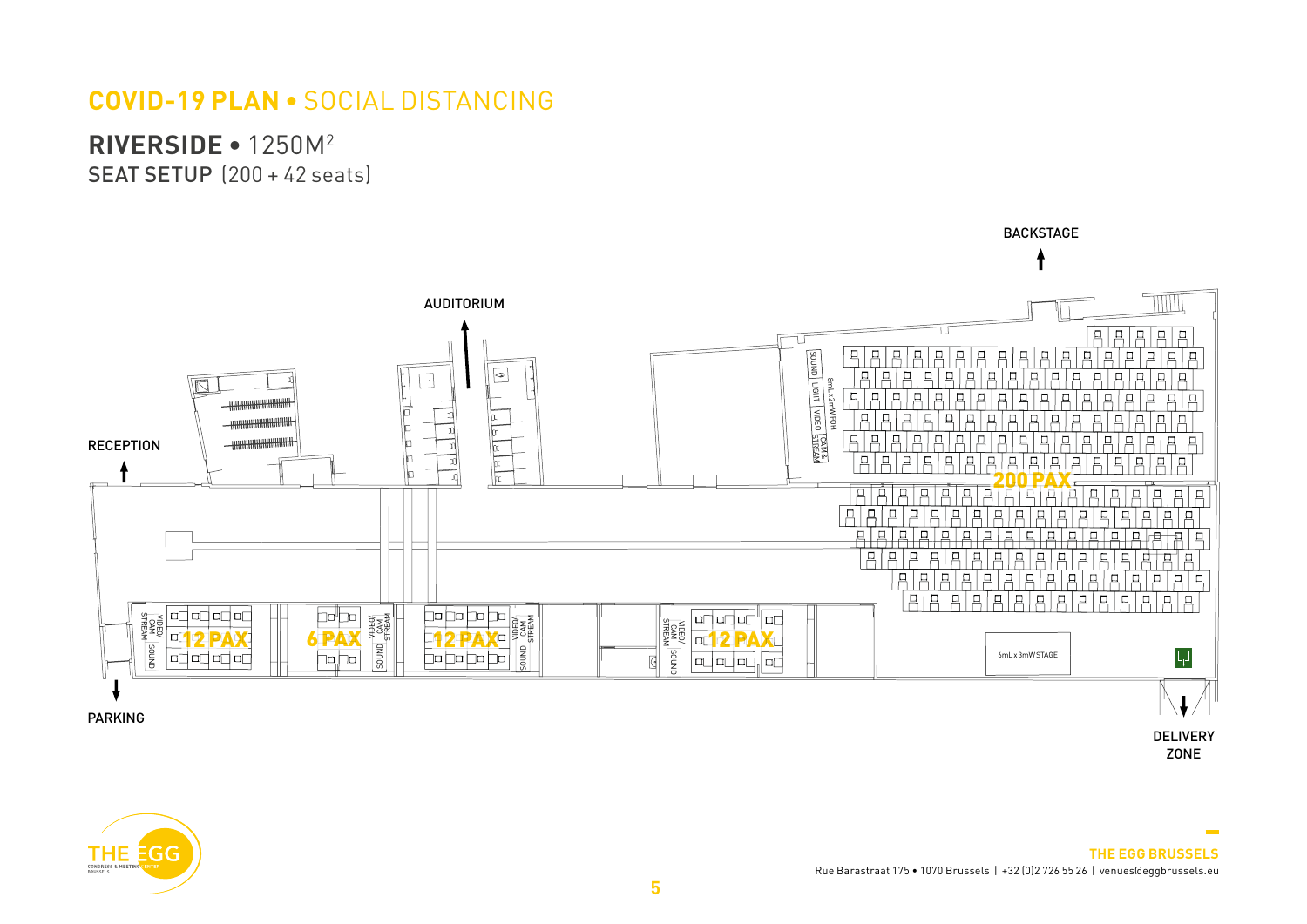## **COVID-19 PLAN •** SOCIAL DISTANCING

**AUDITORIUM •** 700M2

SEAT SETUP (200 seats)





**THE EGG BRUSSELS** Rue Barastraat 175 • 1070 Brussels | +32 (0)2 726 55 26 | venues@eggbrussels.eu